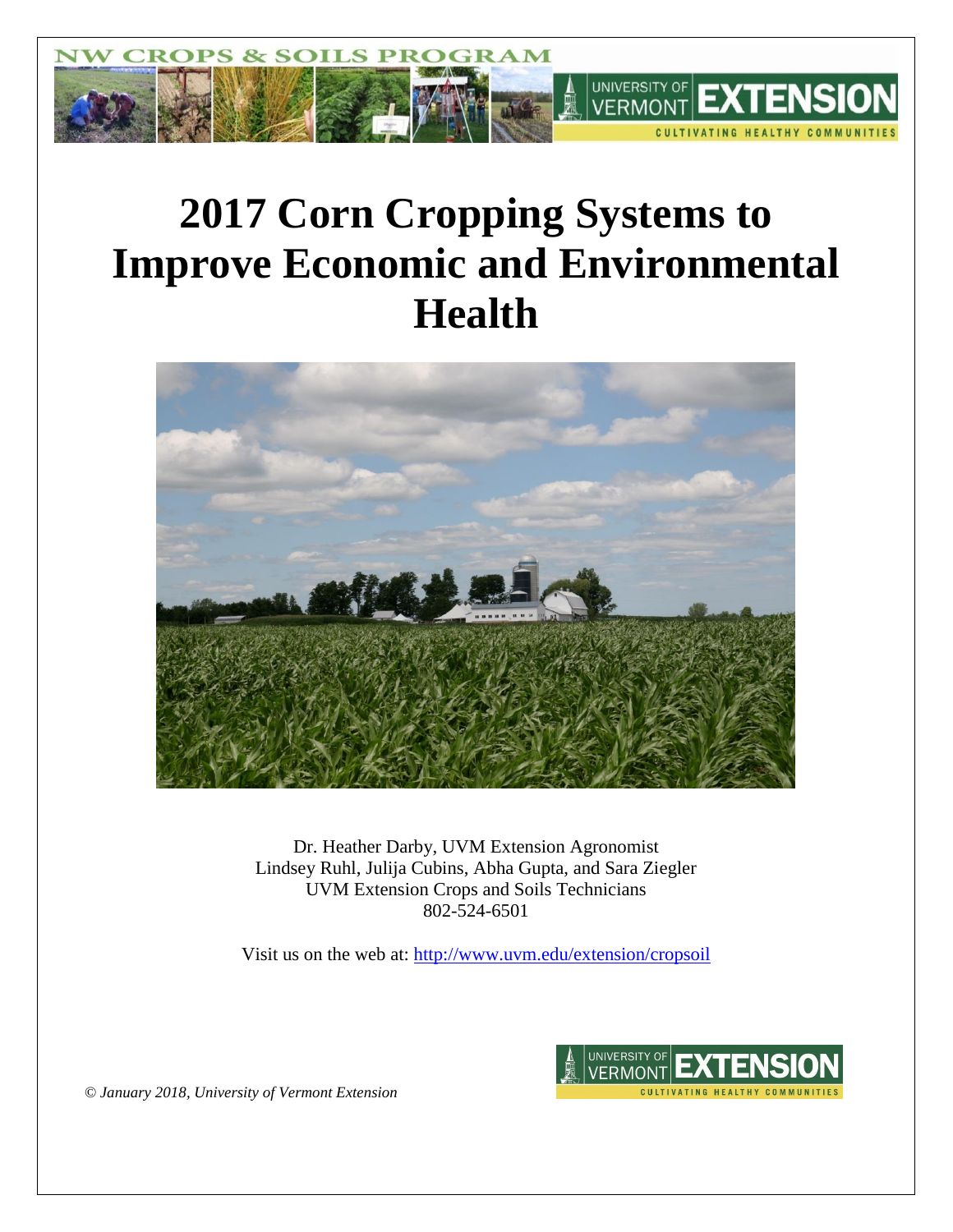## **2017 CORN CROPPING SYSTEMS TO IMPROVE ECONOMIC AND ENVIRONMENTAL HEALTH Dr. Heather Darby, University of Vermont Extension heather.darby[at]uvm.edu**

In 2017, UVM Extension's Northwest Crops & Soils Program continued a multi-year trial at Borderview Research Farm in Alburgh, VT to assess the impact of corn cropping systems on overall health and productivity of the crop and soil. Yields are important and they affect the bottom line immediately and obviously. Management choices involving crop rotation, tillage, nutrient management, and cover crops also make differences in the long term. Growing corn with practices that enhance soil quality and crop yields improves farm resiliency to both economics and the environment. This project evaluated yield and soil health effects of five different corn rotations: continuous corn, no-till, corn planted in a rotation with perennial forage, corn planted after a cover crop of winter rye, and a perennial forage fescue.

# **MATERIALS AND METHODS**

The corn cropping system trial was established at Borderview Research Farm in Alburgh, VT. The experimental design was a randomized complete block with replicated treatments of corn grown in various cropping systems (Table 1).

| Crop             | <b>Management method</b>                                | <b>Treatment abbreviation</b> |
|------------------|---------------------------------------------------------|-------------------------------|
| Corn silage      | Continuous corn, tilled                                 | CC.                           |
| Corn silage      | Corn $(4th$ year), in a rotation with<br>alfalfa/fescue | NC.                           |
| Corn silage      | No-till corn in alfalfa/fescue                          | NT.                           |
| Corn silage      | Winter cover crop, tilled                               | <b>WCCC</b>                   |
| Perennial Forage | Fescue                                                  | PF                            |

**Table 1. Corn cropping system specifics for corn yield and soil health, Alburgh, VT, 2017.**

The soil type at the research site was an Amenia silt loam with 0-2% slopes (Table 2). Each cropping system was replicated 4 times in 20' x 50' plots. Soil samples were collected on 4-May and were submitted to the Cornell Soil Health Laboratory for the Comprehensive Assessment of Soil Health analysis. Ten soil samples from five locations within each plot were collected six inches in depth with a trowel, thoroughly mixed, put in a labeled gallon bag, and mailed. Compaction was measured at 0-6 inch depth and 6-12 inch depth by penetrometer twice at the same five locations the soil samples were collected. The compaction measurements and soil types were used by the Cornell Soil Health Laboratory to calculate surface and sub-surface hardness (psi).

Percent aggregate stability was measured by Cornell Sprinkle Infiltrometer and indicates ability of soil to resist erosion. Percent available water capacity was measured by placing soil samples on ceramic plates that are inserted into high pressure chambers to determine field capacity and permanent wilting point. Percent organic matter was measured by loss on ignition when soils are dried at 105℃ to remove water then ashed for two hours at 500℃. Active carbon (active C mg/soil kg) was measured with potassium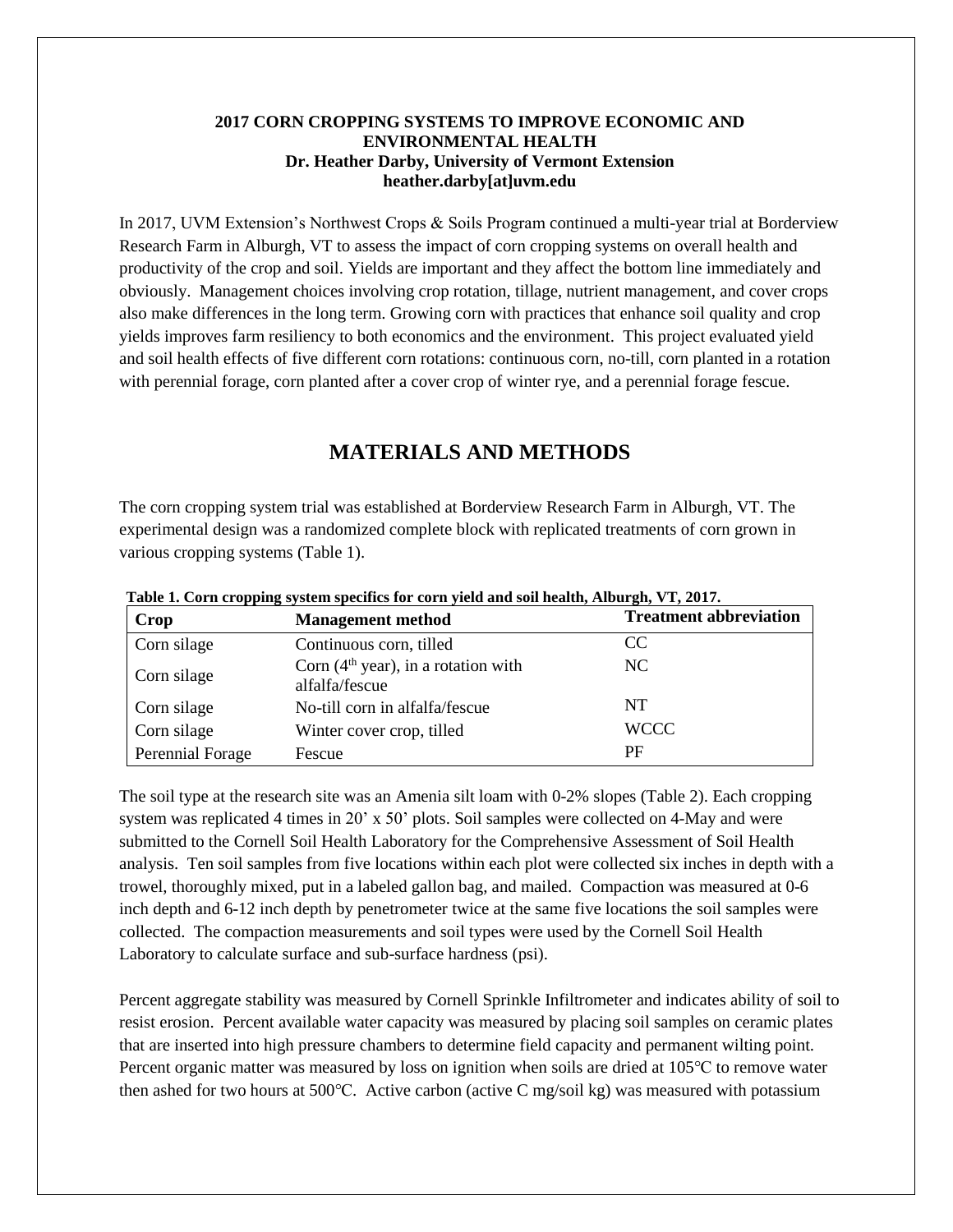permanganate and is used as an indicator of available carbon (i.e. food source) for the microbial community. Soil proteins (N mg/soil g) are measured with citrate buffer extract, then autoclaved. This measurement is used to quantify organically bound nitrogen that microbial activity can mineralize from soil organic matter and make plant-available. Soil respiration  $(CO_2 \text{ mg/soil g})$  is measured by amount of CO<sup>2</sup> released over a 4-day incubation period and is used to quantify metabolic activity of the soil microbial community.

The corn variety was Dyna Gro's D32RR56, which has a relative maturity (RM) of 92 days. The winter rye cover crop in the NC, CC, and WCCC treatments was plowed on 13-May. Corn was seeded in 30" rows on 13-May with a John Deere 1750 corn planter at 34,000 seeds per acre. At planting, 250 lbs per acre of a 10-20-20 starter fertilizer was applied.

| <b>Location</b>                              | <b>Borderview Research Farm - Alburgh, VT</b>                                                                         |
|----------------------------------------------|-----------------------------------------------------------------------------------------------------------------------|
| Soil type                                    | Amenia silt loam, 0-2% slope                                                                                          |
| <b>Previous crop</b>                         | Corn or Alfalfa/Fescue                                                                                                |
| Plot size (ft)                               | 20 x 50                                                                                                               |
| <b>Replications</b>                          | 4                                                                                                                     |
| <b>Management treatments</b>                 | Tilled continuous corn (CC), tilled rye cover crop (WCCC),<br>tilled fescue (NC), no-till (NT), perennial forage (PF) |
| <b>Corn variety</b>                          | Dyna Gro D32RR56 (92 RM)                                                                                              |
| Seeding rates (seeds $ac^{-1}$ )             | 34,000                                                                                                                |
| <b>Planting equipment</b>                    | John Deere 1750 corn planter                                                                                          |
| <b>Plow date</b>                             | $13$ -May                                                                                                             |
| <b>Planting date</b>                         | 13-May                                                                                                                |
| Row width (in.)                              | 30                                                                                                                    |
| <b>Corn Starter fertilizer (at planting)</b> | 250 lbs $ac^{-1}$ 10-20-20                                                                                            |
| <b>Chemical weed control for corn</b>        | 3 qt. Lumax <sup>®</sup> ac <sup>-1</sup> , 5-Jun<br>1 qt Round- $Up^{\circledast}$ ac <sup>-1</sup> , 5-Jul          |
| <b>Additional fertilizer (corn topdress)</b> | 300 lbs $ac^{-1}$ Agrotain (46-0-0), 5-Jul                                                                            |
| Forage 1 <sup>st</sup> cut date              | $30-May$                                                                                                              |
| Forage 2 <sup>nd</sup> cut date              | $7-Jul$                                                                                                               |
| Forage 3rd cut date                          | $18-Sep$                                                                                                              |
| <b>Corn harvest date</b>                     | $18-Sep$                                                                                                              |

**Table 2. Agronomic information for corn cropping system, Alburgh, VT, 2017.**

On 5-Jun, 3 quarts of Lumax® were applied per acre for weed control on corn plots. A subsequent application of 1 quart of Round-Up® was applied per acre for weed control on 5-Jul. Corn was topdressed with nitrogen fertilizer by broadcast according to Pre-Sidedress Nitrite Test (PSNT) recommendations on 5-Jul (Table 6). The PSNT soil samples were collected with a 1-inch diameter Oakfield core to six inches in depth at five locations per plot. The samples were combined by plot and analyzed by UVM's Agricultural and Environmental Testing Laboratory using KCl extract and ion chromatograph.

Corn was harvested for silage on 18-Sep with a John Deere 2-row chopper, and weighed in a wagon fitted with scales. Corn populations were determined by counting number of corn plants in two rows the entire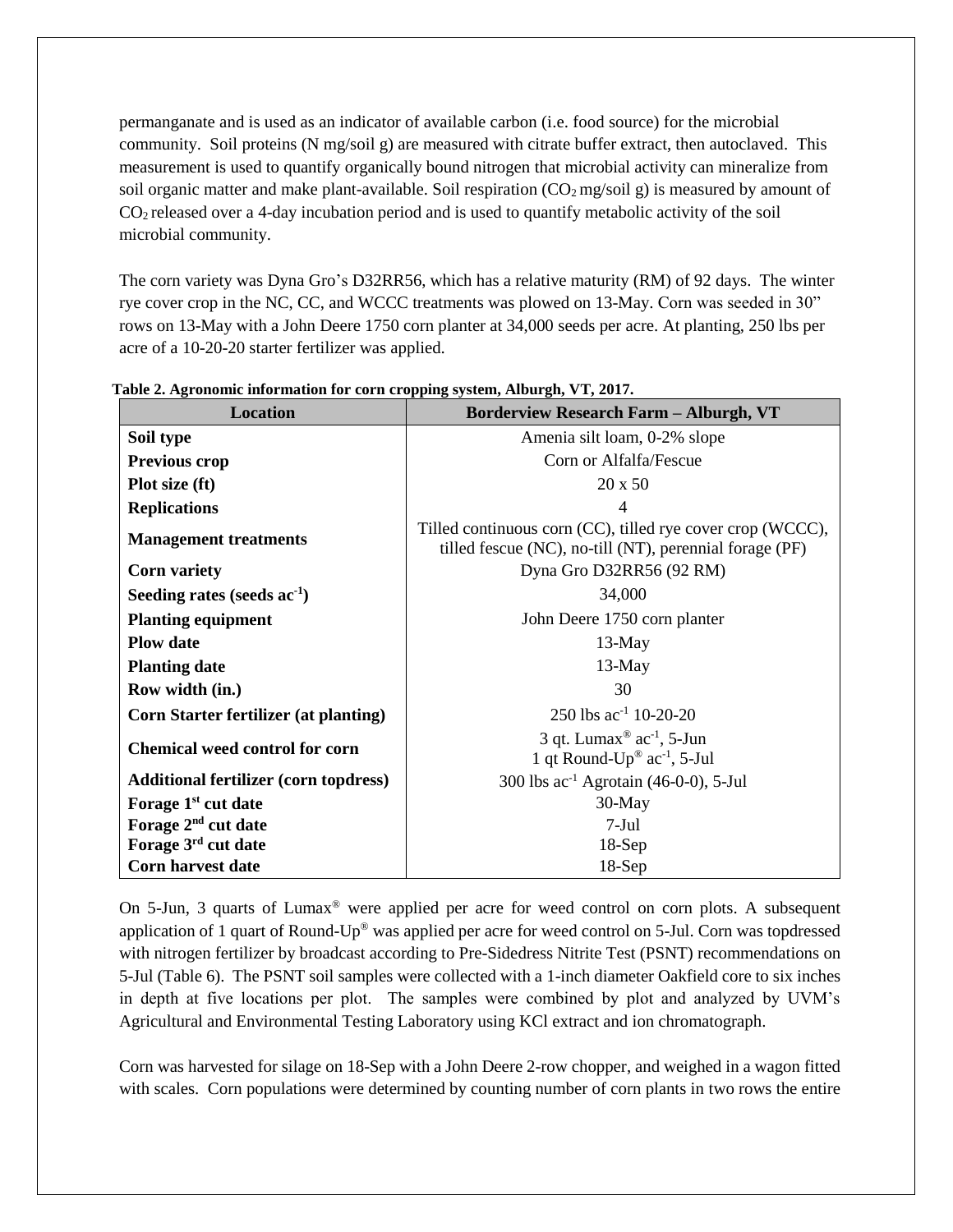length of the plot (50 feet). Corn borer and corn rootworm populations were based on number of damaged plants observed per plot. Dry matter yields were calculated and yields were adjusted to 35% dry matter. Silage quality was analyzed using the FOSS NIRS (near infrared reflectance spectroscopy) DS2500 Feed and Forage analyzer. Dried and coarsely-ground plot samples were brought to the UVM's Cereal Grain Testing Laboratory where they were reground using a cyclone sample mill (1mm screen) from the UDY Corporation. The samples were then analyzed using the FOSS NIRS DS2500 for crude protein (CP), acid detergent fiber (ADF), neutral detergent fiber (NDF), 48-hour digestible NDF (NDFD), total digestible nutrients (TDN), and Net Energy-Lactation (NEL).

Perennial forage was harvested and weighed with a Carter Forage Harvester fitted with scales in two 3' x 50' strips on 30-May, 7-Jul, and 18-Sep in fescue treatments. Perennial forage moisture and dry matter yield were calculated and yields adjusted to 35% dry matter. An approximate two-pound subsample of the harvested material from each strip was collected, dried, ground, and then analyzed at the University of Vermont's Cereal Grain Testing Laboratory, Burlington, VT, for quality analysis.

Mixtures of true proteins, composed of amino acids and non-protein nitrogen, make up the CP content of forages. The CP content of forages is determined by measuring the amount of nitrogen and multiplying by 6.25. The bulky characteristics of forage come from fiber. Forage feeding values are negatively associated with fiber since the less digestible portions of plants are contained in the fiber fraction. The detergent fiber analysis system separates forages into two parts: cell contents, which include sugars, starches, proteins, non-protein nitrogen, fats and other highly digestible compounds; and the less digestible components found in the fiber fraction. The total fiber content of forage is contained in the neutral detergent fiber (NDF). Chemically, this fraction includes cellulose, hemicellulose, and lignin. Because of these chemical components and their association with the bulkiness of feeds, NDF is closely related to feed intake and rumen fill in cows. In recent years, the need to determine rates of digestion in the rumen of the cow has led to the development of NDFD. This in vitro digestibility calculation is very important when looking at how fast feed is being digested and passed through the cow's rumen. Higher rates of digestion lead to higher dry matter intakes and higher milk production levels. Similar types of feeds can have varying NDFD values based on growing conditions and a variety of other factors. In this research, the NDFD calculations are based on 48-hour in vitro testing.

Net energy for lactation (NEL) is calculated based on concentrations of NDF and ADF. NE<sup>L</sup> can be used as a tool to determine the quality of a ration, but should not be considered the sole indicator of the quality of a feed, as NE<sup>L</sup> is affected by the quantity of a cow's dry matter intake, the speed at which her ration is consumed, the contents of the ration, feeding practices, the level of her production, and many other factors. Most labs calculate NE<sub>L</sub> at an intake of three times maintenance. Starch can also have an effect on NE<sub>L</sub>, where the greater the starch content, the higher the  $NE<sub>L</sub>$  (measured in Mcal per pound of silage), up to a certain point. High grain corn silage can have average starch values exceeding 40%, although levels greater than 30% are not considered to affect energy content, and might in fact have a negative impact on digestion. Starch levels vary from field to field, depending on growing conditions and variety.

Milk per acre and milk per ton of harvested feed are two measurements used to combine yield with quality and arrive at a benchmark number indicating how much revenue in milk can be produced from an acre or a ton of corn silage. This calculation relies heavily on the NE<sup>L</sup> calculation and can be used to make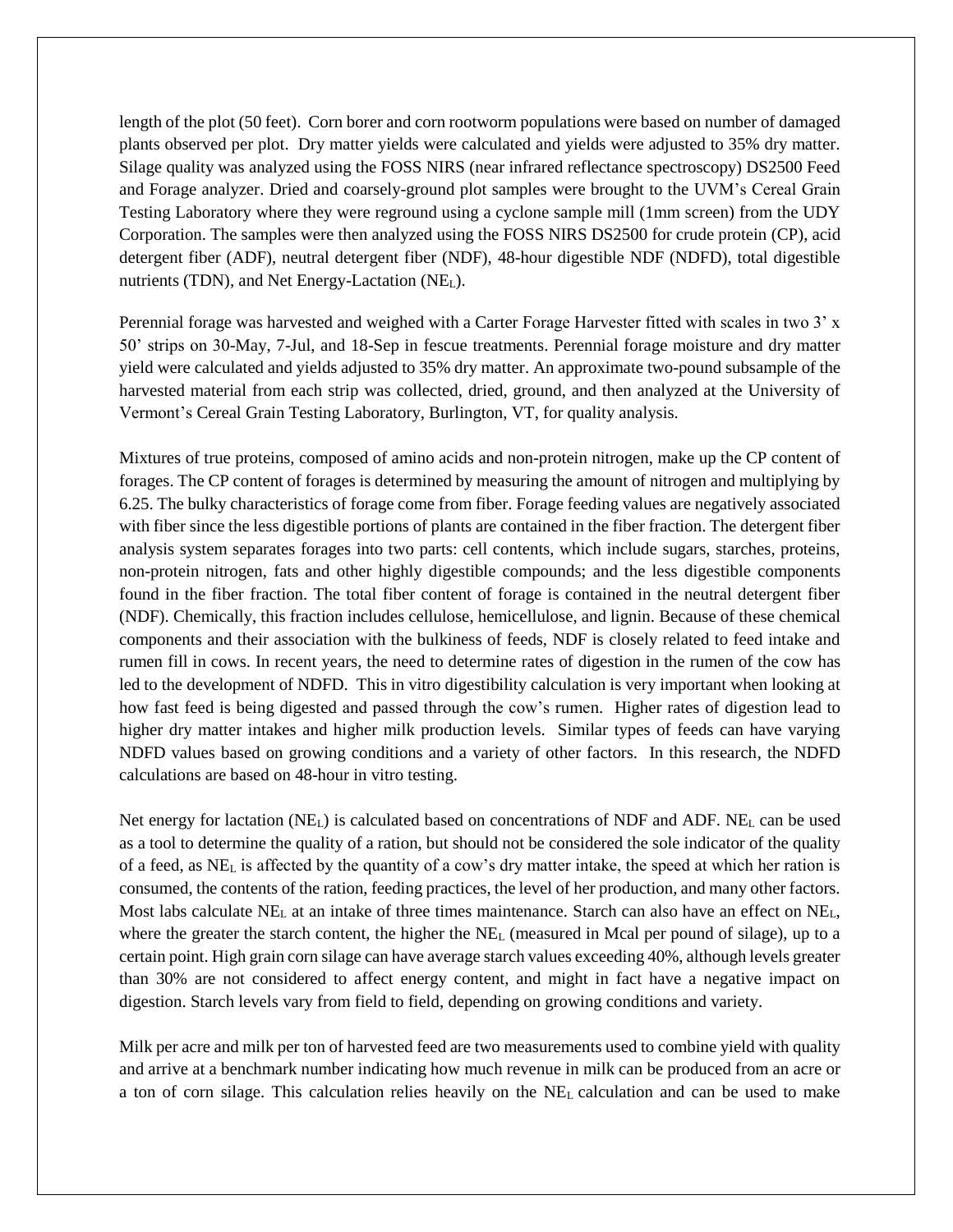generalizations about data, but other considerations should be analyzed when including milk per ton or milk per acre in the decision making process.

Yield data and stand characteristics were analyzed using mixed model analysis using the mixed procedure of SAS (SAS Institute, 1999). Replications within trials were treated as random effects, and corn cropping systems were treated as fixed. Treatment mean comparisons were made using the Least Significant Difference (LSD) procedure when the F-test was considered significant ( $p<0.10$ ).

Variations in yield and quality can occur because of variations in genetics, soil, weather, and other growing conditions. Statistical analysis makes it possible to determine whether a difference among hybrids is real or whether it might have occurred due to other variations in the field. At the bottom of each table a LSD value is presented for each variable (i.e. yield). Least Significant Differences (LSDs) at the 0.10 level of significance are shown. Where the difference between two hybrids within a column is equal to or greater than the LSD value at the bottom of the column, you can be sure that for 9 out of 10 times, there is a real difference between the two hybrids. Hybrids that were not significantly lower in performance than the

highest hybrid in a particular column are indicated with an asterisk. In the following example, hybrid C is significantly different from hybrid A but not from hybrid B. The difference between C and B is equal to 1.5, which is less than the LSD value of 2.0. This means that these hybrids did not differ in yield. The difference between C and A is equal to 3.0 which is greater than the LSD value of 2.0. This means that the yields of these hybrids were significantly

| <b>Treatment</b> | - Yield |
|------------------|---------|
| A                | 6.0     |
| B                | $7.5*$  |
| C                | $9.0*$  |
| <b>LSD</b>       | 2.0     |

different from one another. The asterisk indicates that hybrid B was not significantly lower than the top yielding hybrid C, indicated in bold.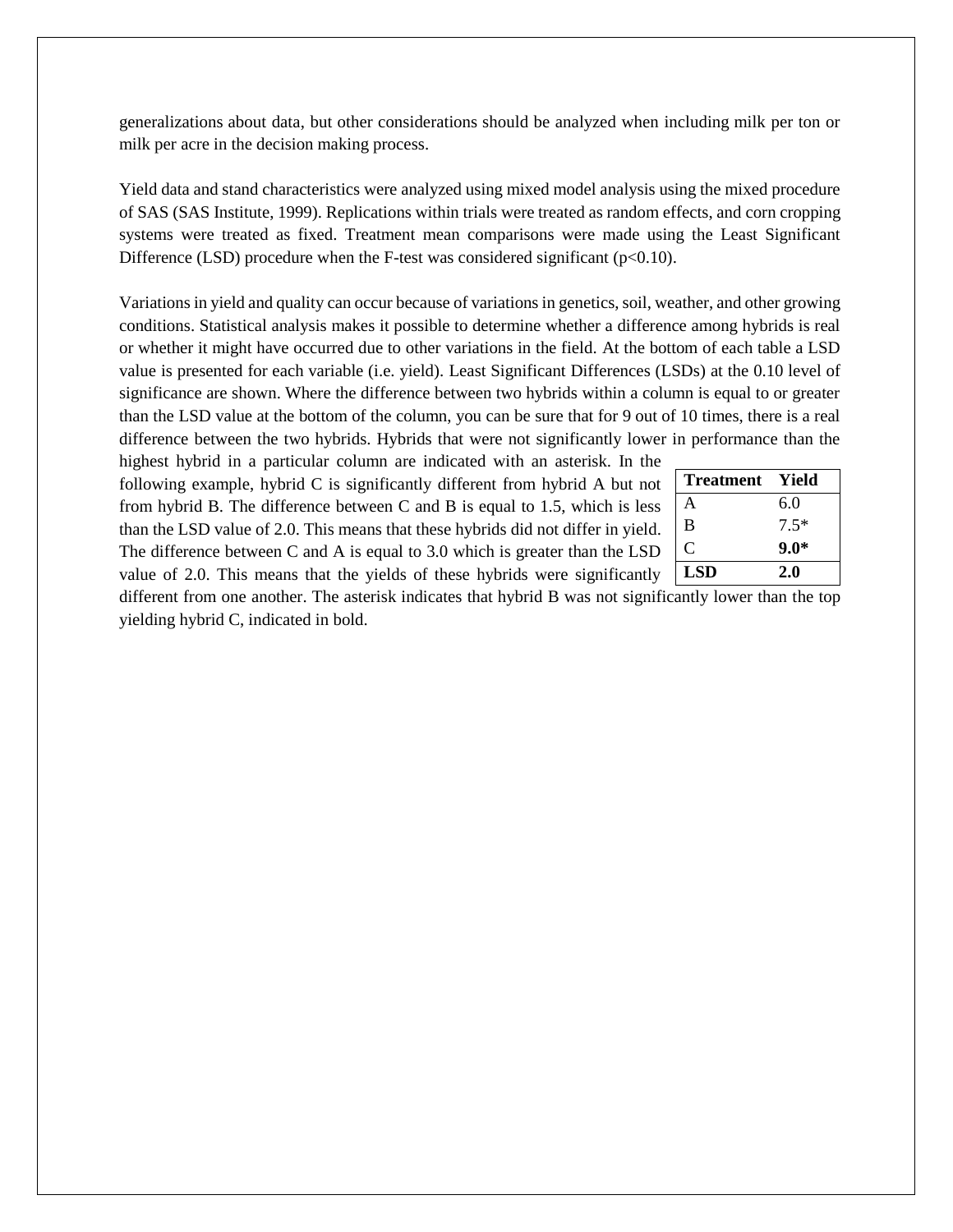## **RESULTS**

## **Weather Data**

Weather data was collected with an onsite Davis Instruments Vantage Pro2 weather station equipped with a WeatherLink data logger. Temperature, precipitation, and accumulation of Growing Degree Days (GDDs) are consolidated for the 2017 growing season (Table 3 and Table 4). Historical weather data are from 1981-2010 at cooperative observation stations in Burlington, VT, approximately 45 miles from Alburgh, VT.

Especially compared to last year (April-August) when rainfall was 6.4 inches below the 30-year average, this year felt cooler and wetter than normal. From May-August, 62 of the 123 days (50%) received rainfall greater than .01 inches (data not shown). The average temperature departure of the 2017 April-August was 0.35°F below the 30-year average while the same period of time received an average 1.5 inches more rain than usual. Temperatures on either end of the season in April and September were slightly higher than usual while the temperature in the middle of the season (June-August) were slightly lower than usual. April received over two inches more rainfall than usual while September received 1.8 inches less than usual. There were a total of 2293 Growing Degree Days (GDDs) for corn for May through September—81 GDDs more than the historical average. There were a total of 3824 GDDs for forages for April through September — 121 GDDs more than the historical average (Table 4).

| Alburgh, VT                       | May     | June    | July    | August  | September |
|-----------------------------------|---------|---------|---------|---------|-----------|
| Average temperature $(^{\circ}F)$ | 55.7    | 65.4    | 68.7    | 67.7    | 64.4      |
| Departure from normal             | $-0.75$ | $-0.39$ | $-1.90$ | $-1.07$ | 3.76      |
|                                   |         |         |         |         |           |
| Precipitation (inches)            | 4.1     | 5.6     | 4.9     | 5.5     | 1.8       |
| Departure from normal             | 0.68    | 1.95    | 0.73    | 1.63    | $-1.80$   |
|                                   |         |         |         |         |           |
| Corn GDDs (base $50^{\circ}$ F)   | 245     | 468     | 580     | 553     | 447       |
| Departure from normal             | 47      | $-7$    | $-60$   | $-28$   | 129       |

**Table 3. Consolidated weather data and GDDs for corn, Alburgh, VT, 2017.**

Based on weather data from a Davis Instruments Vantage Pro2 with WeatherLink data logger. Historical averages are for 30 years of NOAA data (1981-2010) from Burlington, VT.

| Table 4. Consolidated weather data and GDDs for perennial forage, Alburgh, VT, 2017. |  |
|--------------------------------------------------------------------------------------|--|
|--------------------------------------------------------------------------------------|--|

|                                   |       |         | $\sim$  |         |         |           |
|-----------------------------------|-------|---------|---------|---------|---------|-----------|
| Alburgh, VT                       | April | May     | June    | July    | August  | September |
| Average temperature $(^{\circ}F)$ | 47.2  | 55.7    | 65.4    | 68.7    | 67.7    | 64.4      |
| Departure from normal             | 2.37  | $-0.75$ | $-0.39$ | $-1.90$ | $-1.07$ | 3.76      |
|                                   |       |         |         |         |         |           |
| Precipitation (inches)            | 5.2   | 4.1     | 5.6     | 4.9     | 5.5     | 1.8       |
| Departure from normal             | 2.40  | 0.68    | 1.95    | 0.73    | 1.63    | $-1.80$   |
|                                   |       |         |         |         |         |           |
| Perennial forage GDDs (base 32°F) | 247   | 463     | 727     | 859     | 829     | 699       |
| Departure from normal             | 133   | $-14$   | $-17$   | $-59$   | $-33$   | 111       |

Based on weather data from a Davis Instruments Vantage Pro2 with WeatherLink data logger. Historical averages are for 30 years of NOAA data (1981-2010) from Burlington, VT.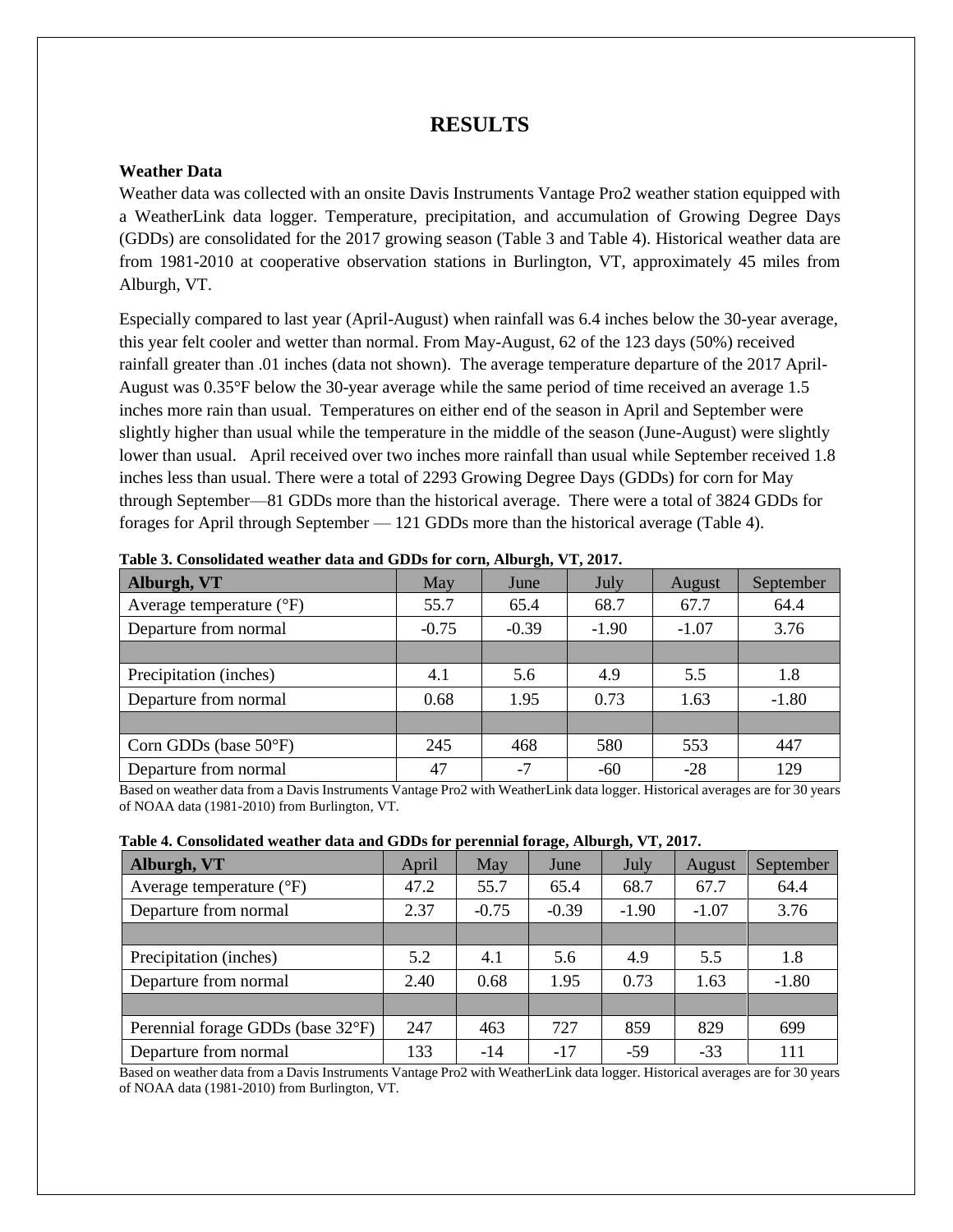## **Soil Data**

On 5-May, before planting corn, soil samples were collected on all plots (Table 5). Overall, treatments that were in PF had superior soil quality when compared to any of the corn cropping systems. For the last three years, the PF treatments consistently had significantly higher soil respiration than other treatments. This year, CC, NC, and WCCC treatments had overall better soil quality in terms of the highest available water capacity, lower surface hardness, and lower sub-surface hardness. Percent organic matter was highest in the PF (4.22%) treatment.

| Corn<br>cropping<br>system | Aggregate<br>stability<br>$\frac{0}{0}$ | <b>Available</b><br>water capacity<br>(m/m) | <b>Surface</b><br>hardness<br>Psi | <b>Sub-surface</b><br>hardness<br>psi | Organic<br>matter<br>$\frac{0}{2}$ | <b>Active</b><br>carbon<br>ppm | Soil proteins<br>$(N \, mg)$<br>soil g) | Soil respiration<br>(CO <sub>2</sub> mg)<br>soil g) |
|----------------------------|-----------------------------------------|---------------------------------------------|-----------------------------------|---------------------------------------|------------------------------------|--------------------------------|-----------------------------------------|-----------------------------------------------------|
| CC                         | 19.7                                    | 0.230                                       | 59                                | 165                                   | 3.48                               | 566                            | 7.44                                    | 0.454                                               |
| NC                         | 34.5                                    | $0.221*$                                    | $65*$                             | $168*$                                | 3.77                               | 540                            | 7.90                                    | 0.581                                               |
| <b>NT</b>                  | 43.7                                    | 0.210                                       | 88                                | $181*$                                | 3.63                               | 540                            | 7.76                                    | 0.504                                               |
| <b>WCCC</b>                | 22.9                                    | $0.215*$                                    | 69                                | $173*$                                | 3.46                               | 494                            | 7.02                                    | 0.516                                               |
| PF                         | 56.3                                    | 0.206                                       | 110                               | 322                                   | 4.22                               | 590                            | 8.81                                    | 0.846                                               |
| LSD(0.10)                  | 7.41                                    | 0.020                                       | 8.64                              | 18.75                                 | 0.272                              | <b>NS</b>                      | 0.713                                   | 0.062                                               |
| Trial Mean                 | 35.4                                    | 0.216                                       | 78                                | 202                                   | 3.71                               | 546                            | 7.79                                    | 0.580                                               |

#### **Table 5. Soil quality for five corn cropping systems, Alburgh, VT, 2017.**

\* Treatments with an asterisk did not perform significantly lower than the top-performing treatment shown in **bold** in a particular column. NS – No significant difference was determined among the treatments.

On 27-Jun, soil samples were collected for PSNT analysis (Table 6). The mean soil nitrate-N (NO<sup>-3</sup>) among the treatments was 8.4 ppm with a mean N recommendation of 122. There were no significant differences in PSNT results or N recommendations. Nitrogen, in the form of urea, was applied to the corn treatments based on their respective PSNT results.

| $1 - 20 = 20$        |                 |                                |
|----------------------|-----------------|--------------------------------|
| Corn cropping system | $NO^{-3}$ - $N$ | N recommendation for           |
|                      | (ppm)           | $25$ ton ac <sup>-1</sup> corn |
| CC                   | 7.7             | 125                            |
| NC                   | 9.6             | 115                            |
| <b>NT</b>            | 6.2             | 133                            |
| <b>WCCC</b>          | 10              | 113                            |
| LSD(0.10)            | <b>NS</b>       | <b>NS</b>                      |
| <b>Trial Mean</b>    | 8.4             | 122                            |

#### **Table 6. Soil nitrate-N and N recommendations for medium and high yield potential, Alburgh, VT, 2017.**

Top-performing treatment shown in **bold** in a particular column.

NS – No significant difference was determined.

#### **Corn Silage Results**

On 18-Sep, data was collected on corn silage populations and plots were harvested to determine moisture and yield (Table 7). There was no statistical difference between corn populations in the corn cropping systems. This year, there was less than a two-ton difference between the lowest yielding treatment (NC) and the highest yielding treatment (WCCC). There was no significant yield difference among treatments (Figure 1).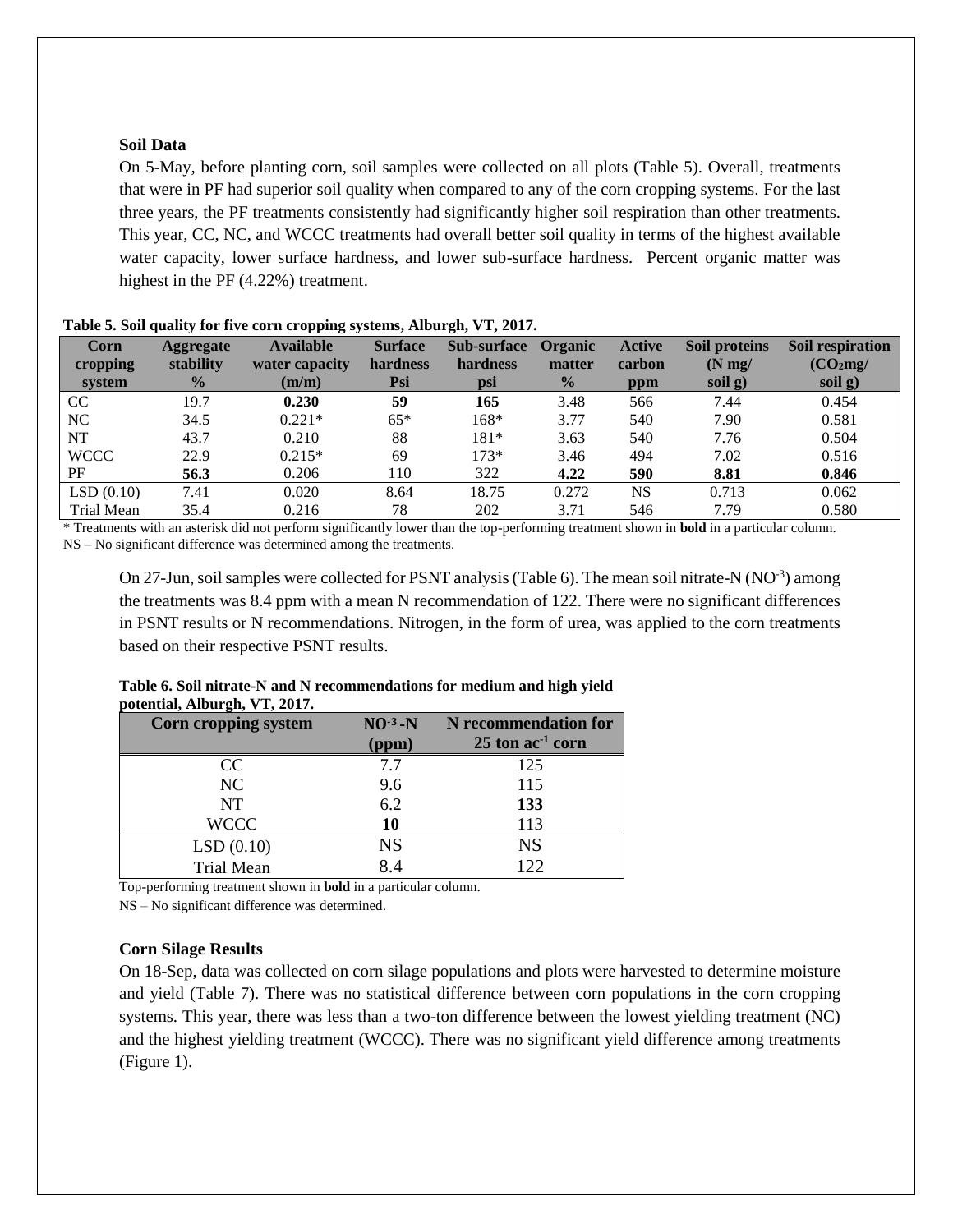Pest and disease scouting occurred when corn was in V3 stage on 14-Jun and at harvest (data not shown). No disease was noted at the V3 stage. However, pest pressure was slight. There was an average of less than one pest (corn borer, cut worm, or armyworm) per plot in CC and WCCC treatments. NC had an average of two pests per plot and NT had an average of three pests per plot. Notably, there were zero corn borers in the CC treatments and zero cut worms in the NT treatments. At harvest, rust was identified in all plots. The CC and NC plots had an average of 1.75 corn plants infected per plot and NT and WCCC had an average of 1.25 plants infected per plot. The CC test plots did not have any pest damage at harvest time. All other treatments had an average of 0.25 corn borers per plot.

|                      | <b>Harvest</b>          | <b>Harvest</b> | <b>Yield at</b>      |
|----------------------|-------------------------|----------------|----------------------|
| <b>Corn cropping</b> | population              | dry matter     | <b>35 DM</b>         |
| system               | plants ac <sup>-1</sup> | $\frac{6}{10}$ | $t$ ac <sup>-1</sup> |
| CC                   | 32,000                  | 34.0           | 22.5                 |
| NC                   | 33,250                  | 35.4           | 22.0                 |
| <b>NT</b>            | 27,625                  | 34.0           | 21.4                 |
| <b>WCCC</b>          | 31,500                  | 33.2           | 23.9                 |
| LSD(0.10)            | <b>NS</b>               | <b>NS</b>      | <b>NS</b>            |
| Trial mean           | 3,688                   | 34.2           | 22.4                 |

**Table 7. Corn silage population, harvest dry matter and yield by treatment, Alburgh, VT, 2017.**

Top-performing treatment shown in **bold** in a particular column.

NS – No significant difference was determined.



**Figure 1. Dry matter yields of corn cropping systems in tons per acre, Alburgh, VT, 2017. Treatments that share a letter were not significantly different from one another (p=0.10).** 

Standard components of corn silage quality were analyzed (Table 8). There were no significant differences in quality among cropping systems. In previous years, there has been some statistically significant differences in quality among treatments. This year was a particularly hard growing season which may have acted as an equalizer, decreasing silage quality to a minimum.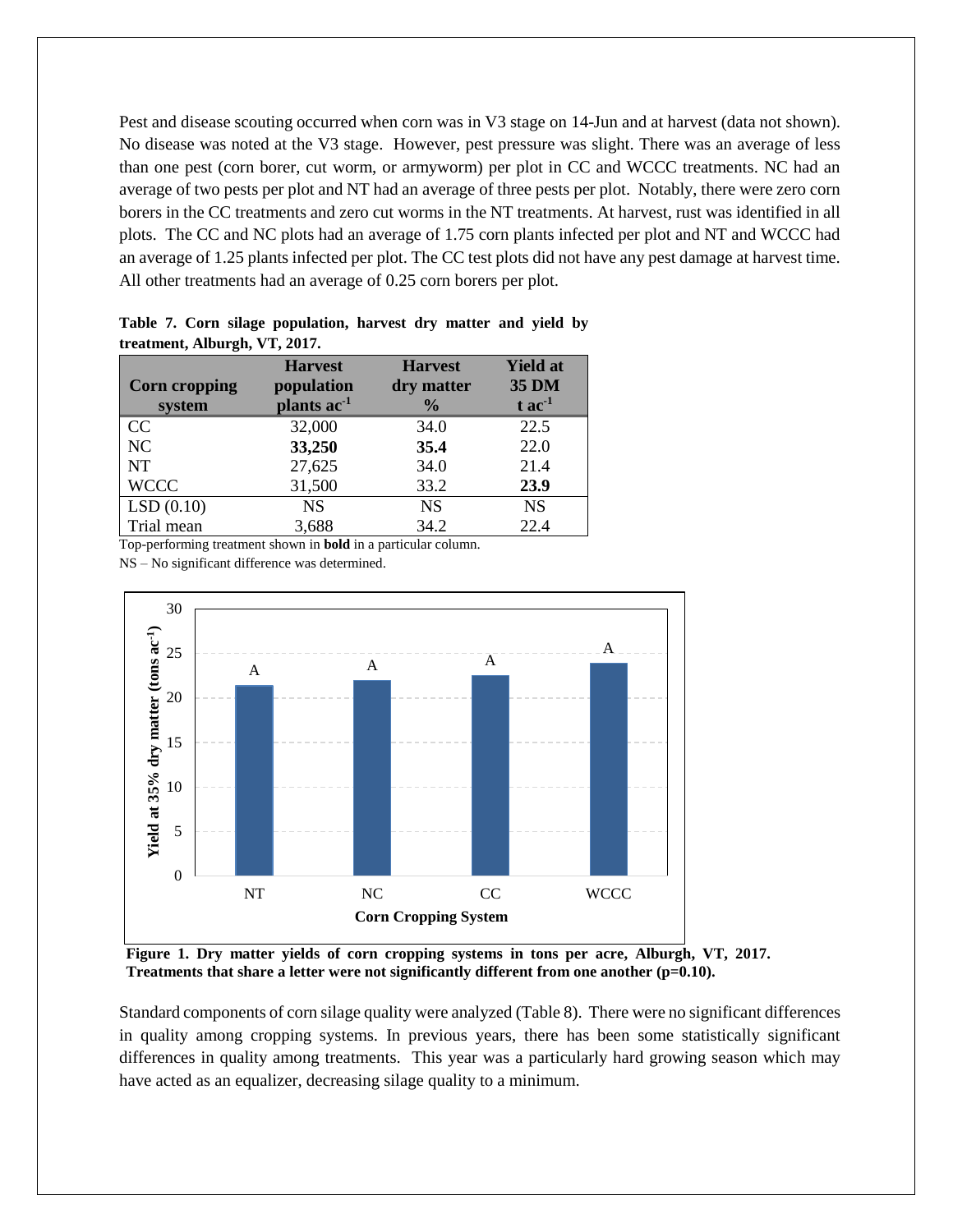|                      |          |            |            |            |                 |            | <b>Milk</b> |
|----------------------|----------|------------|------------|------------|-----------------|------------|-------------|
| <b>Corn cropping</b> | $\bf CP$ | <b>ADF</b> | <b>NDF</b> | <b>TDN</b> | NE <sub>L</sub> | <b>lbs</b> | <b>lbs</b>  |
| system               | % of DM  | $%$ of DM  | % of DM    | % of DM    | Mcal $lb^{-1}$  | $ton-1$    | $ac^{-1}$   |
| CC                   | 8.0      | 23.6       | 39.0       | 78.0       | 0.763           | 3,754      | 29,578      |
| NC                   | 7.7      | 24.3       | 38.9       | 78.0       | 0.763           | 3,754      | 28,867      |
| <b>NT</b>            | 8.1      | 24.2       | 39.7       | 78.0       | 0.763           | 3,739      | 27,969      |
| <b>WCCC</b>          | 8.0      | 24.0       | 39.2       | 78.0       | 0.763           | 3,743      | 31,308      |
| LSD(0.10)            | NS       | NS         | NS         | <b>NS</b>  | <b>NS</b>       | NS         | 2673        |
| Trial mean           | 8.0      | 24.0       | 39.2       | 78.0       | 0.763           | 3747       | 29431       |

**Table 8. Impact of cropping systems on corn silage quality, 2017.**

Treatments shown in **bold** are top-performing in a particular column.

NS – No significant difference was observed between treatments.

### **Perennial Forage Data**

The perennial forage plots were analyzed for basic quality parameters (Table 9). The third cutting had the highest overall quality (higher CP, lower ADF, and lower NDF). The first cutting had the highest NDFD and yield.

**Table 9. Impact of harvest date on perennial forage quality, 2017.**

| <b>Alfalfa/Fescue</b> | <b>CP</b> | <b>ADF</b> | <b>NDF</b> | <b>NDFD</b> | <b>Yield at 35 DM</b> |
|-----------------------|-----------|------------|------------|-------------|-----------------------|
| cutting               | $%$ of    | $%$ of     | $%$ of     | $%$ of      | $t$ ac <sup>-1</sup>  |
|                       | DM        | DM         | DM         | <b>NDF</b>  |                       |
| $1st$ cut 30-May      | 13.6      | 32.0       | 58.6       | 36.1        | 1.78                  |
| $2nd$ cut 7-Jul       | 14.9      | 32.0       | 56.2       | 34.0        | 1.48                  |
| $3rd$ cut 18-Sep      | 16.5      | 30.4       | 54.7       | 33.8        | 1.69                  |
| Trial mean            | 15.0      | 31.5       | 56.5       | 34.6        | 1.65                  |

# **DISCUSSION**

The goal of this project is to monitor soil and crop health in these cropping systems over a five-year period. Based on the analysis of the data, some conclusions can be made about the results of this year's trials. In terms of soil quality, PF systems performed best overall, with the exception of available water capacity, surface, and subsurface hardness, where it was the lowest performing treatment. This makes sense to some extent as the soil has not been aerated in these plots compared to other treatments. It also indicates that perennial forage crops may benefit from soil aeration to help alleviate soil compaction and improve nutrient cycling, water infiltration, and yields. We would expect fields with tillage to have less compact surface layers. The NC and WCCC treatments had the lowest surface compaction.

There were some soil quality benefits observed from not tilling the soil. Of the corn cropping systems, the NT had the best soil structure as indicated by aggregate stability and would be less prone to erosion and runoff. The NT treatments were transitioned from PF to corn six years ago and the lack of soil disturbance is reflected in many of the soil quality measurements. This treatment clearly reflects the potential for NT corn to maintain soil quality during the corn years of a rotation. However, we continue to observe a yield drag in the NT corn treatment compared to other corn treatments with tillage. The CC treatment had the